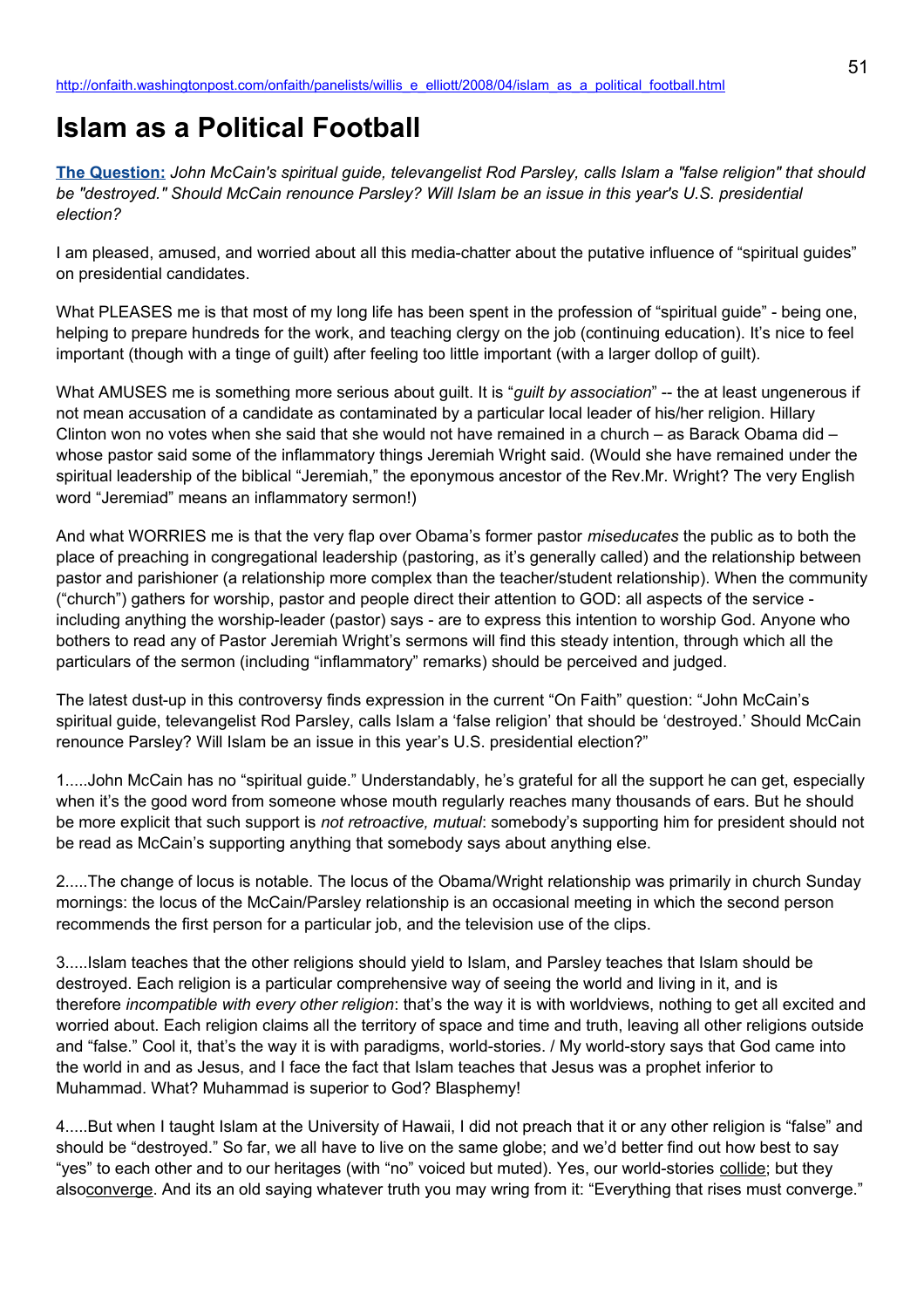5....In American history, this is the first presidential election in which there's *a candidate conversant with Islam*. For at least this century, the predominant world-confrontation will be between Islam and the West. Barack Obama understands both, and his heart-and-mind commitment to reconciliation of unnecessary human conflicts is the most palpable aspect of his campaigning.....

6....so I think Islam will not "be an issue in this year's U.S. presidential election." If it were to come up, Obama would use it to his advantage – as he splendidly used race to his advantage when racism came up.

86 **BY WILLIS E. ELLIOTT | APRIL 8, 2008; 7:40 AM ETSAVE & SHARE:** ы **PREVIOUS: [MCCAIN, PARSLEY, ISLAMOPHOBIA AND POLITICS](http://onfaith.washingtonpost.com/onfaith/panelists/pamela_k_taylor/2008/04/mccain_parsley_islamophobia_an.html) | NEXT[:POP QUIZ: WHO WOULD YOU RENOUNCE?](http://onfaith.washingtonpost.com/onfaith/panelists/sally_quinn/2008/04/pop_quiz_who_would_you_renounc.html)**

**Comments Please report offensive comments below.**

there is one god and there is no son of god.

there is one god and there is only one son of god.

there is one god and other 2 a triangl three god.

what is common in the above 3 statment?

any mankind in his/her right mind right ear right eyes know by just looking at the universe around that there is none but one god the creator of this universe .in order to claim god you need to claim him thru 2 , 1-the creation.

2-the revelation.

have the so called son of god created any thing in this universe? have the so called son of god revealed any divine book?

is god 3?where? how? and since when?

please stop taking mankind backwards to the delusionsim of greco-romanism,what failed and ruined grecoromanism is the backwording of idolism and paganism.

please read, and when you read you need to read in the name of your creator lord who created you from none.

**POSTED BY: MO | APRIL 9, 2008 2:43 AM [REPORT OFFENSIVE COMMENT](mailto:blogs@washingtonpost.com?subject=On%20Faith%20Panelists%20Blog%20%20%7C%20%20mo%20%20%7C%20%20Islam%20as%20a%20Political%20Football%20%20%7C%20%203065165&body=%0D%0D%0D%0D%0D================%0D?__mode=view%26_type=comment%26id=3065165%26blog_id=618)**

Self-important piety does not make a person a Christian.

**POSTED BY: DANIEL IN THE LION'S DEN | APRIL 9, 2008 1:32 AM [REPORT OFFENSIVE COMMENT](mailto:blogs@washingtonpost.com?subject=On%20Faith%20Panelists%20Blog%20%20%7C%20%20Daniel%20in%20the%20Lion)**

Angela you will find no stauncher Christian than Myself. I have taught about Islam at several points in time. One should at least endeavor to know something of one's opposition after all. I've have also taught classes about Hinduism, Buddhism, Animism, The New Age Movement, and various pagan faiths.

**POSTED BY: GARYD | APRIL 8, 2008 6:02 PM [REPORT OFFENSIVE COMMENT](mailto:blogs@washingtonpost.com?subject=On%20Faith%20Panelists%20Blog%20%20%7C%20%20Garyd%20%20%7C%20%20Islam%20as%20a%20Political%20Football%20%20%7C%20%203059900&body=%0D%0D%0D%0D%0D================%0D?__mode=view%26_type=comment%26id=3059900%26blog_id=618)**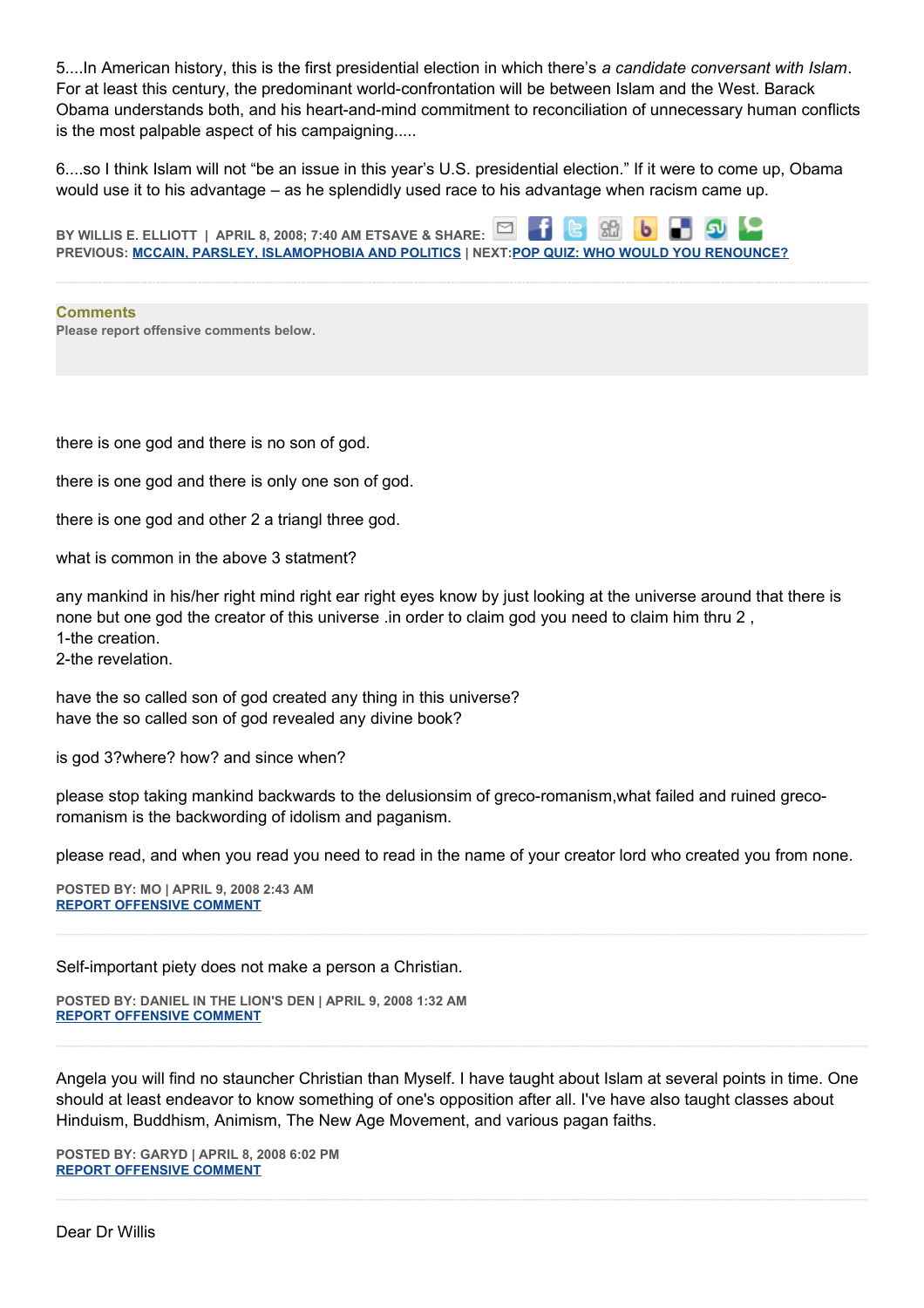I agree with you. This is just so much silliness. Half the time, the people in church are not even paying attention to the pastor, and half the time the pastor is struggling to say something, anything, provocative enough to keep people's attention. I am a little creept out by the whole trend of this conversation, to be honest.

I hope when I am your age, I can think and write as well as you do.

**POSTED BY: DANIEL IN THE LION'S DEN | APRIL 8, 2008 1:14 PM [REPORT OFFENSIVE COMMENT](mailto:blogs@washingtonpost.com?subject=On%20Faith%20Panelists%20Blog%20%20%7C%20%20Daniel%20in%20the%20Lion)**

Now we're getting some where Willis. You said it all with, "I am pleased, amused, and worried about all this media-chatter about the putative influence of "spiritual guides" on presidential candidates."

Now which side are you on? There was that Baptist preacher worried Baptist would be banned that inspired Jefferson's famous, "wall of separation of church and state." And then there is the horde or Baptist preachers today that believe they have the God demanded duty for Baptists to take over the government.

Can't we say with certainty that Baptist as a group of mindless followers of their religious authorities are, "pleased, amused, and worried"? You're in the main stream. Take care not to get drowned.

**POSTED BY: BGONE | APRIL 8, 2008 12:38 PM [REPORT OFFENSIVE COMMENT](mailto:blogs@washingtonpost.com?subject=On%20Faith%20Panelists%20Blog%20%20%7C%20%20BGone%20%20%7C%20%20Islam%20as%20a%20Political%20Football%20%20%7C%20%203056978&body=%0D%0D%0D%0D%0D================%0D?__mode=view%26_type=comment%26id=3056978%26blog_id=618)**

## So Mr. Elliott,

You taught Islam in Hawaii and you're an ordanined minister for the Church of Christ and American Baptist. That's hysterical! Not surprising by your one-sided post as always for Obama. Islam will always be a concern in politics even if it doesn't come up but it will be underlying. Most of these posts are pro-Obama which to me has nothing to do w/the post about Islam. I however, don't agreed w/Rod Parsley's teaching nor Jeremiah Wright we know who most people on this post would want to see win. We can comment on this every day but those who practice hypocrisy will always be part of the mainstream thinking...

**POSTED BY: ANGELA | APRIL 8, 2008 12:06 PM [REPORT OFFENSIVE COMMENT](mailto:blogs@washingtonpost.com?subject=On%20Faith%20Panelists%20Blog%20%20%7C%20%20Angela%20%20%7C%20%20Islam%20as%20a%20Political%20Football%20%20%7C%20%203056717&body=%0D%0D%0D%0D%0D================%0D?__mode=view%26_type=comment%26id=3056717%26blog_id=618)**

Apologies...I messed up my previous post, which was a couple of quotes by Asimov from his book of letters. I'll try again.

"All those who say that you cannot look at the sky (or at a leaf or at a gazelle or a mountain) without realizing that God must exist, don't consider that the hypothesis has already been put in their minds. As children they are taught that God exists and that they will go to hell if they doubt it. If their parents don't tell them, their teachers or their playmates do. ( Lots of children learn about God from the gutter.)

When they grow up, they seize on any seemingly rational excuse to make their beliefs non-superstitious. The real test would be to take someone who has grown up in a completely material philosophy and who has never heard of God. Let him look at the heavens ( or a turtle or a delicate rose) and let me hear him say, "Why, there must be some supernatural power that has created us all."

If he does, I will be shaken, but I am perfectly confident he will say, "My, Look at the heavens or turtle or rose; how pleasant to know a little about astronomy or zoology or botany so that I can truly appreciate the marvelous natural phenomenon." pp318

I would not be satisfied to have my kids choose to be religious without trying to argue them out of it, just as I would not be satisfied to have them smoke regularly or engage in any other practice I considered detrimental to mind or body.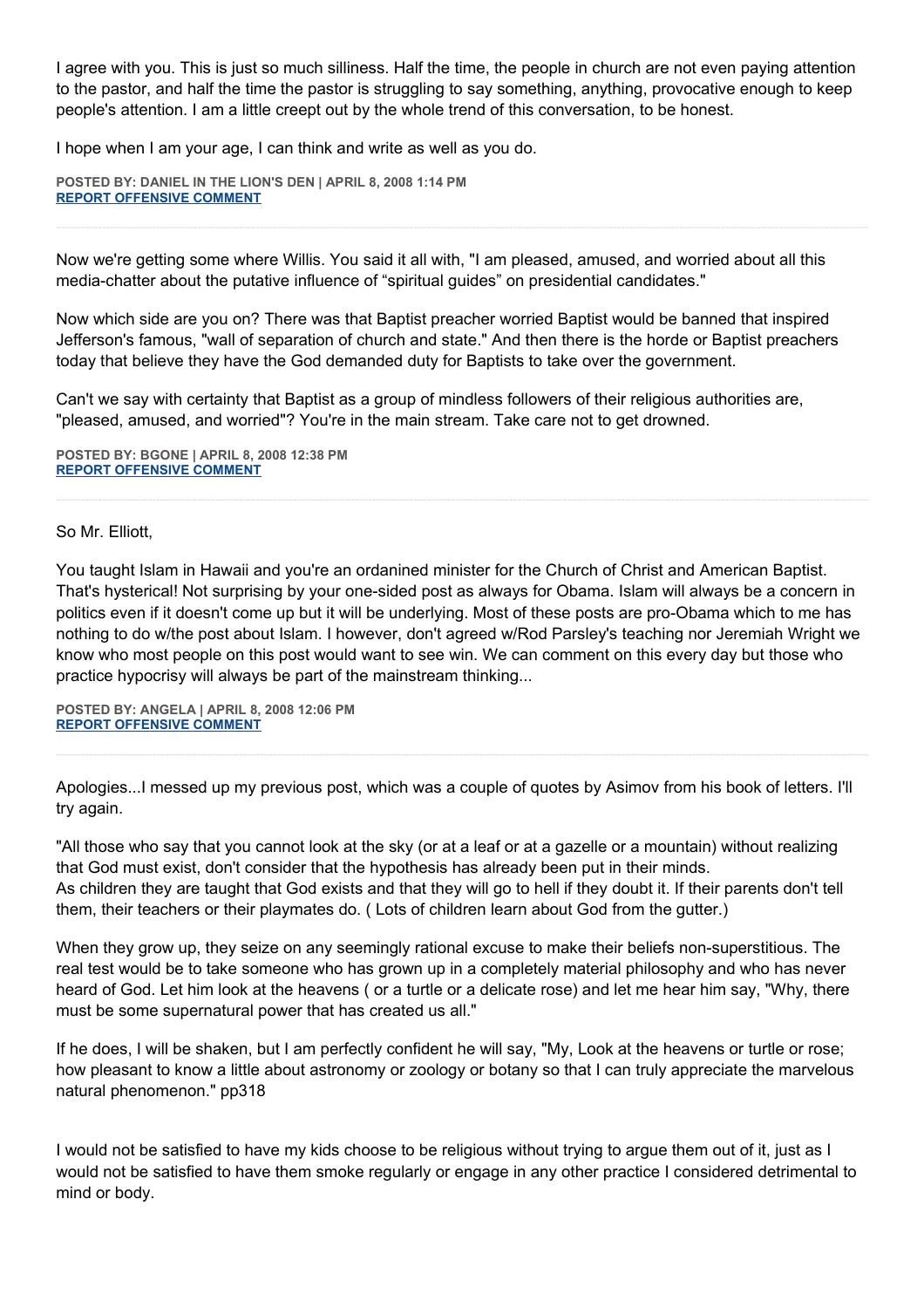No scientist in speculating on the origin of the universe offers the answer "God made it." He searches for an answer of another kind on the usually unspoken assumption that the existence of God is irrelevant in this respect. pp319

Pages 318 and 319 from "Yours, Isaac Asimov; A Lifetime of Letters" pub.by Doubleday NY>

**POSTED BY: JIMBO | APRIL 8, 2008 10:37 AM [REPORT OFFENSIVE COMMENT](mailto:blogs@washingtonpost.com?subject=On%20Faith%20Panelists%20Blog%20%20%7C%20%20Jimbo%20%20%7C%20%20Islam%20as%20a%20Political%20Football%20%20%7C%20%203055925&body=%0D%0D%0D%0D%0D================%0D?__mode=view%26_type=comment%26id=3055925%26blog_id=618)**

All those who say that you cannot look at the sky (or at a leaf or at a gazelle or a mountain) without realizing that God must exist, don't consider that the hypothesis has already been put in their minds. As children they are taught that God exists and that they will go to hell if they doubt it. If their parents don't tell them, their teachers or their playmates do. ( Lots of children learn about God from the gutter.)

When they grow up, they seize on any seemingly rational excuse to make their beliefs non-superstitious. The real test would be to take someone who has grown up in a completely material philosophy and who has never heard of God. Let him look at the heavens ( or a turtle or a delicate rose) and let me hear him say, "Why, there must be some supernatural power that has created us all."

If he does, I will be shaken, but I am perfectly confident he will say, "My, Look at the heavens or turtle or rose; how pleasant to know a little about astronomy or zoology or botany so that I can truly appreciate the marvelous natural phenomenon." pp318

All this nonsense about religion and gods. I'm with Asimov.

I would not be satisfied to have my kids choose to be religious without trying to argue them out of it, just as I would not be satisfied to have them smoke regularly or engage in any other practice I considered detrimental to mind or body.

No scientist in speculating on the origin of the universe offers the answer "God made it." He searches for an answer of another kind on the usually unspoken assumption that the existence of God is irrelevant in this respect. pp319

From "Yours, Isaac Asimov". The letters of Isaac Asimov.

**POSTED BY: JIMBO | APRIL 8, 2008 10:23 AM [REPORT OFFENSIVE COMMENT](mailto:blogs@washingtonpost.com?subject=On%20Faith%20Panelists%20Blog%20%20%7C%20%20Jimbo%20%20%7C%20%20Islam%20as%20a%20Political%20Football%20%20%7C%20%203055827&body=%0D%0D%0D%0D%0D================%0D?__mode=view%26_type=comment%26id=3055827%26blog_id=618)**

JoeT that is silliness of the first water. No candidate can possibly be held responsible for every crack brain with a following that endorses him.

**POSTED BY: GARYD | APRIL 8, 2008 12:36 AM [REPORT OFFENSIVE COMMENT](mailto:blogs@washingtonpost.com?subject=On%20Faith%20Panelists%20Blog%20%20%7C%20%20Garyd%20%20%7C%20%20Islam%20as%20a%20Political%20Football%20%20%7C%20%203051065&body=%0D%0D%0D%0D%0D================%0D?__mode=view%26_type=comment%26id=3051065%26blog_id=618)**

By the way Dr. Willis E Elliot,

No sarcasm intended in my previous post on your essay, which was one of the lightest by you I've read in On Faith. I was responding in that spirit on the absurdity of some pronouncements by some "spiritual" guiders and advisers.

There are "spiritual advisers" to policians. There may come a day when we have have "faith consultants" in the service of politicians.

....and your goodself a closet supporter of Obama or fascinated by his political savvy as I am?

Thanks and best regards "J"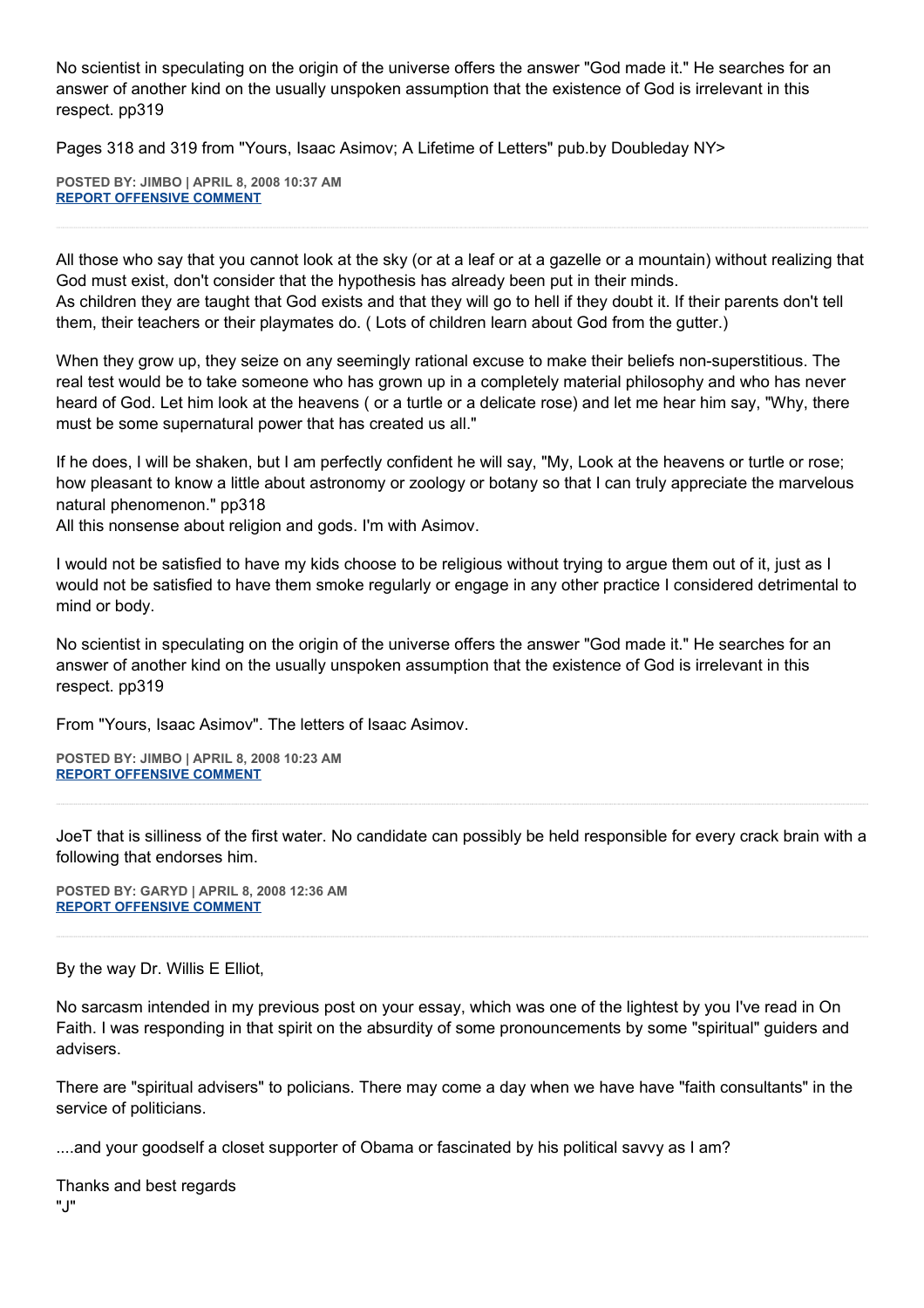Paganplace: I must not have been clear. I was trying to say the same thing you did, that getting an endorsement from Hagee and Parsley requires more explaining than sitting in your parish pew. Hannity should be much more indignant towards McCain for that reason.

**POSTED BY: JOET | APRIL 3, 2008 12:30 PM [REPORT OFFENSIVE COMMENT](mailto:blogs@washingtonpost.com?subject=On%20Faith%20Panelists%20Blog%20%20%7C%20%20JoeT%20%20%7C%20%20Islam%20as%20a%20Political%20Football%20%20%7C%20%202997606&body=%0D%0D%0D%0D%0D================%0D?__mode=view%26_type=comment%26id=2997606%26blog_id=618)**

So what extremists are you referencing?

**POSTED BY: GARYD | APRIL 3, 2008 9:36 AM [REPORT OFFENSIVE COMMENT](mailto:blogs@washingtonpost.com?subject=On%20Faith%20Panelists%20Blog%20%20%7C%20%20GAryd%20%20%7C%20%20Islam%20as%20a%20Political%20Football%20%20%7C%20%202996343&body=%0D%0D%0D%0D%0D================%0D?__mode=view%26_type=comment%26id=2996343%26blog_id=618)**

Dr. Willis E Elliot,

You : "I face the fact that Islam teaches that Jesus was a prophet inferior to Muhammad. What? Muhammad is superior to God? Blasphemy!"

I plead guilty as a Muslim that Jesus PBUH is not taught as God, but as one of the Prophets of God. One of the five most important starting with Adam and of course Abraham, Moses, Jesus and Prophet Muhammad as the last Prophet/Messenger of God. Pardon me if I sound blasphemous in listing Jesus PBUH as a mere Prophet of God and not God.

Odd that Islam should be an issue in US elections when other faiths is never a political or politicised issue in the elections of other countries, even in Muslim states.

As for your contention that "for at least this century, the predominant world-confrontation will be between Islam and the West", I do doubt it. It may be more accurate to state "confrontations" with Islam as a "competing" faith with both faiths collides in societies where one or the other is proseletysing.

Muslims don't think of being in "conflict" or in "confrontation" with Christianity or Christians globally, but more with specific western countries that seek to dominate their lands. We are also mostly in conflict with our fellow Muslims in our own countries - armed conflicts and ideas conflicts on reasons that may or may not be related to religion at all.

In this century, there will be increasing "competition" and possible "confrontations" and "conflicts" with India, China, and EU for resources and influence. And possibly with Russia too.

I agree with you that with Islam as a "political football", specifically on petty issues such as so and so calling for Islam to be "destroyed", or questions on Obama's Islamic background, the real issues, which should be debated and addressed are subsumed, including on the economy and Middle East unresolved conflicts and wars.

As for Islam, even during years when elections are not held, it is still a prickly issue among Americans, which, of course, really started full-bloodedly after 9/11 when there is almost monthly calls for Islam to be "destroyed" or "crushed" or "contained" or "confronted" by sundry personalities in the media, politics and faith leaders in the US and Europe. The latest being from Rev. Parsley of course. We can't keep up. We also can't keep up with our fellow Muslims calling for the US to be "expelled" from the Middle East everyday too, laced with inventive invectives.

But no matter on Rev. Parsley. In the Muslim world, even the nine Muslims who can read, the seven Muslims who have cable/satellite TV, and the three Muslims who have Internet access have never heard of Rev. Parsley and what he said. Another will come along and said something to that effect too.